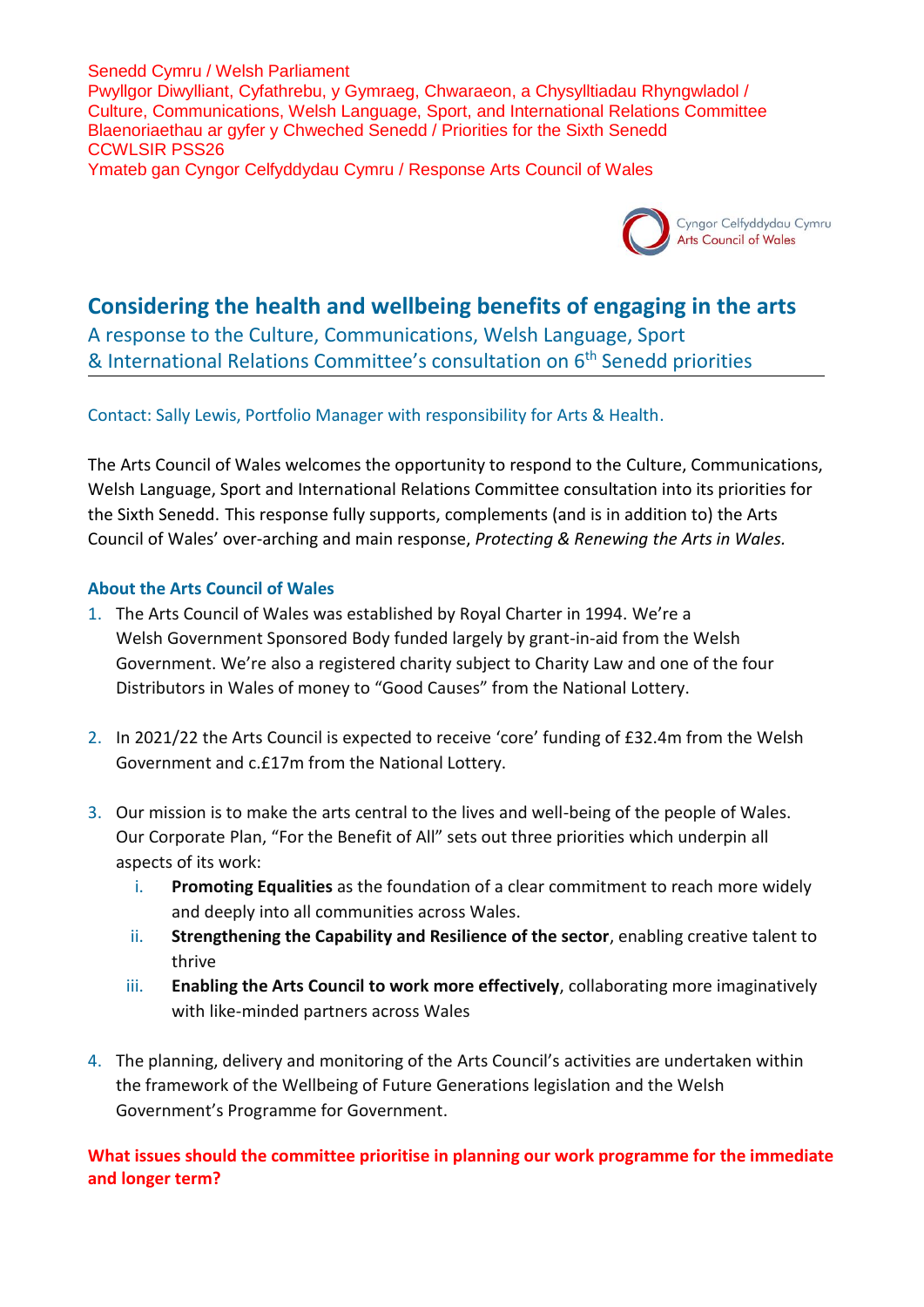5. Alongside our partners at the Welsh NHS Confederation and WAHWN, we ask the Committee to consider **undertaking an Inquiry into the role of the arts in supporting people's health and wellbeing** as a priority for the Sixth Senedd.

The powerful contribution the arts can make in supporting our nation's health and wellbeing is becoming increasingly recognised. Perhaps never more so than over the past 18 months when people and communities have been turning to creative activities as a crucial source of enjoyment, connection, solace and meaning during the pandemic. Since September 2017, the Arts Council of Wales has had a Memorandum of Understanding (MOU) with the Welsh NHS Confederation. The aim of the MOU is to raise awareness of the benefits that the arts can have on people's health and wellbeing and to embed arts and health initiatives across the NHS in Wales. The MoU has provided the springboard for a dynamic partnership as this **[infographic](https://www.nhsconfed.org/sites/default/files/media/Advancing%20Arts%20Health%20and%20Wellbeing.pdf)** (which summarises our joint actions) demonstrates. Covid-19 has underlined the value of our Arts & Health work across Wales and revealed the need for more people to benefit from creative activities as we look to recover from the pandemic. Undertaking an inquiry into arts and health, would enable the Committee to fully consider the evidence that is currently available around the benefits of the arts and culture on people's health and wellbeing. It would also offer the potential to further grow and share these benefits more widely across Wales.

#### **Recent developments in Arts & Health in Wales and the context for this work**

- 6. Since publishing [our study](https://arts.wales/sites/default/files/2019-02/Arts_and_Health_Volume_1_0.pdf) that mapped [the arts and health landscape in Wales](https://arts.wales/sites/default/files/2019-02/Arts_and_Health_Volume_1_0.pdf), we've been working closely with colleagues in Health to explore how creative activity can help build a healthier Wales. Responding to the challenges of the pandemic, our partnership with the Welsh NHS Confederation has enabled us to make great strides forward and the approach and model in Wales is now being increasingly noticed by other countries. The Baring Foundation's forthcoming publication, *Creatively Minded and the NHS*, 'commends to other Arts Councils the strategic approach taken in Wales.'
- 7. With our funding support, every Health Board in Wales now has an **Arts & Health Coordinator**. The pandemic has highlighted how critical these roles are in developing greater connections between our sectors, in sharing good practice nationally and helping to identify where creative interventions can best help support NHS strategic priorities.
- 8. Our [Arts, Health & Wellbeing Lottery Programme](https://arts.wales/resources/guidelines-arts-health-wellbeing-lottery-programme) is supporting partnerships of arts organisations, health, social care and third sector organisations, individual artists and practitioners and local authorities to deliver a range of original initiatives and programmes that are improving the outcomes for participants and patients in exciting ways. Recentlyfunded projects respond creatively to a range of current health challenges including a singing and breathing project to support people recovering from long Covid; song-writing workshops for people experiencing poor mental health and loneliness; outdoor art activities for people processing loss and bereavement and a creative engagement programme to better connect vulnerable and marginalised communities with NHS services.
- 9. Our programme of Arts & Health activity has gained momentum during the pandemic and now extends to: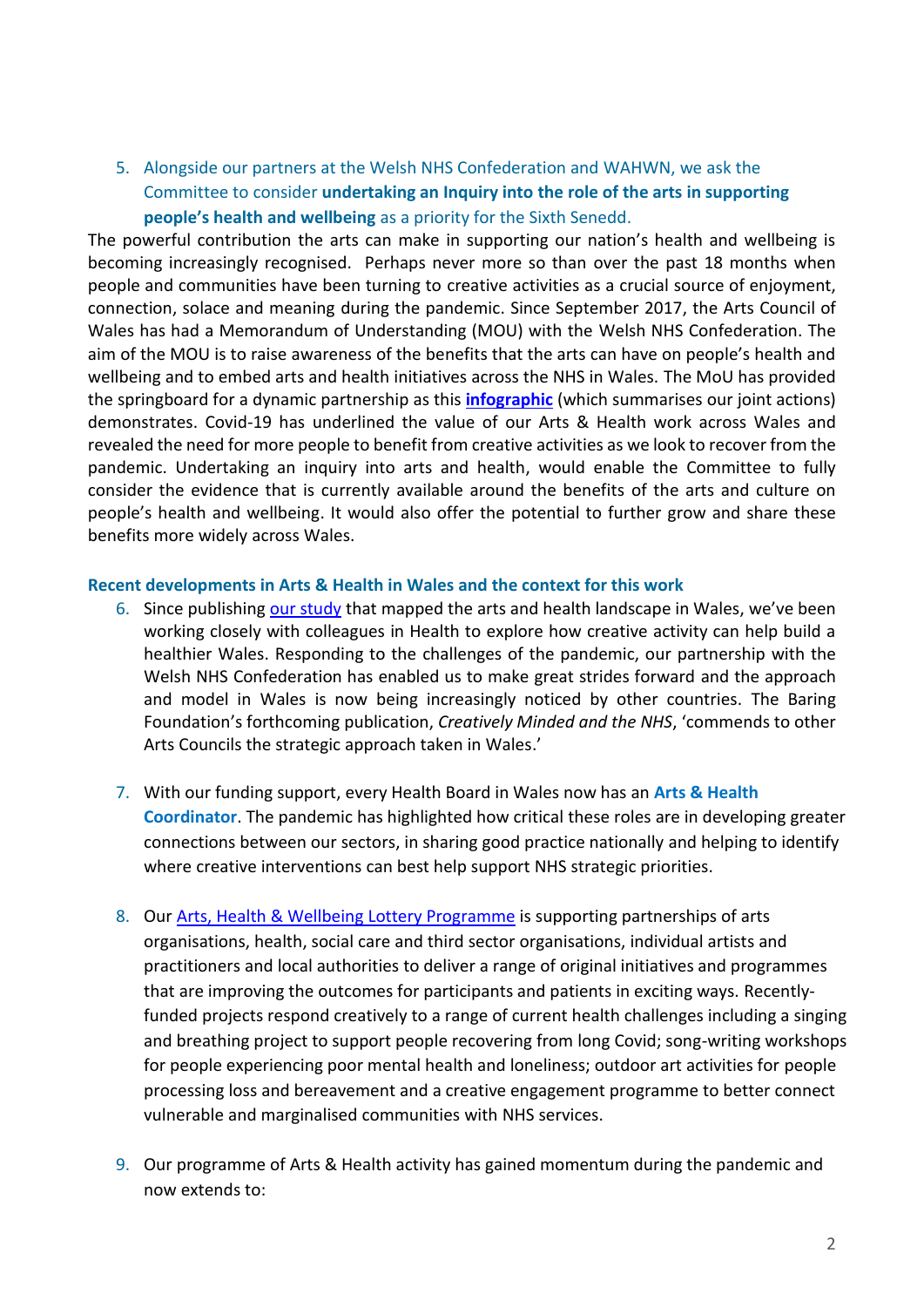- i. Investing in training, networking and the sharing of best practice and case studies through [WAHWN](https://wahwn.cymru/) Wales Arts Health & Wellbeing Network;
- ii. Collaborating with all seven Health Boards on a national programme to support people's **mental health** through the arts with partnership funding from the Baring Foundation;
- iii. Backing innovation through our partnership with Y Lab and the HARP [Programme](https://ylab.wales/programmes/health-arts-research-people) to test hybrid delivery models and new ideas and that can be sustained and scaled;
- iv. Developing a website of creative resources **the Cultural Cwtsh** to support the wellbeing of frontline NHS and social care staff in Wales as we emerge from the pandemic.
- v. Through a joint programme of work with Amgueddfa Cymru Celf ar y Cyd finding new ways to share and exhibit artwork from our national collections within healthcare settings across Wales;
- vi. Acting as the secretariat for the National Assembly's Cross-party Group on Arts & Health.
	- 10. Partnership is at the heart of all Arts & Health work and by working alongside partners in Health and Social Care, we are able to reach wider. The NHS is the ultimate universal service and Arts and Heath projects often involve people and communities who might not consider themselves to be regular arts participants (although they could be frequent users of healthcare services). By their very nature, Arts and Health projects are often designed to benefit some of the most marginalised and vulnerable people in our communities and can help us extend the benefits of the arts to those who stand to benefit the most. With Covid-19 disproportionately impacting certain communities (including those from ethnically and culturally diverse backgrounds as well as those from poorer communities), Arts & Health interventions can also make an important contribution to extending equalities.

## **What is the current impact of the COVID-19 pandemic on your sector, and what further support is needed from the Welsh and UK Governments both to mitigate the impact of the pandemic and enable the post-pandemic recovery?**

11. The Arts Council's over-arching response to this consultation, *Protecting & Renewing the Arts in Wales*, sets out in detail how the arts sector, both Arts organisations and creative individuals, have been significantly and adversely affected by the Covid-19 pandemic (please refer to paragraphs 6-17 in particular). The cumulative loss of income to the sector has been extremely serious – both to organisations themselves and to the economy of Wales. Many venues and festivals have been particularly badly hit. Individual artists and creative freelancers have also suffered acutely from an immediate loss of income with work being cancelled when Covid restrictions were imposed. Many are still without income and without promise of future work.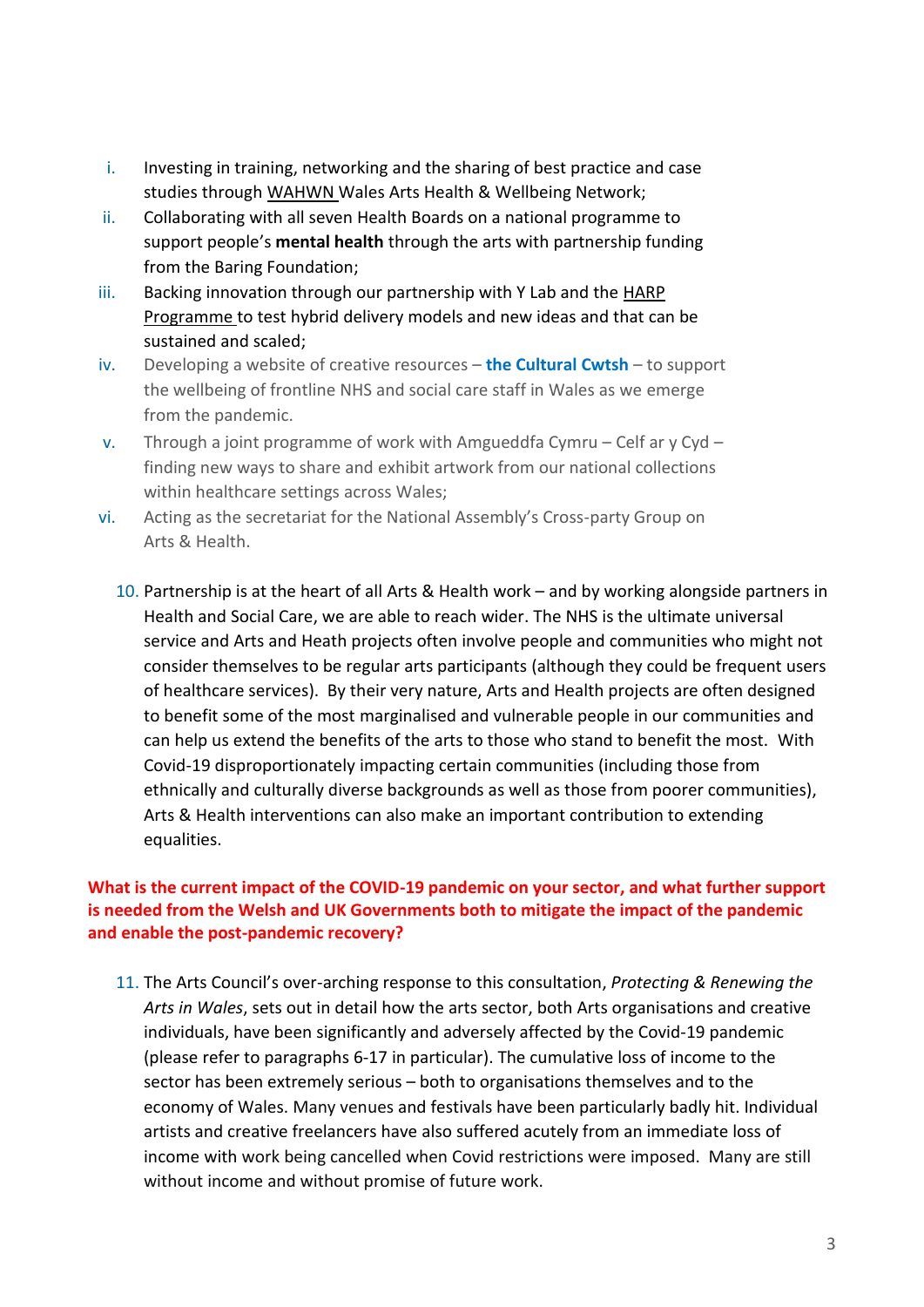- 12. Arts organisations and individual artists who work in healthcare settings and on Arts & Health projects form part of this wider arts ecology and have similarly had work cancelled or curtailed, with some struggling to survive and suffering severe financial hardship throughout lockdown. For many, assistance via the Cultural Recovery Fund and other Urgent Response and Stabilisation Funds proved the only lifeline to withstand the immediate crisis. However, longer-term recovery will require additional significant investment going forward especially as audience confidence to return to performances and face-to-face activity is not going to be instant.
- 13. Despite the brutal financial impact of COVID-19 and the introduction of social distance restrictions that halted public performances, exhibitions and face-to-face participatory creative engagement overnight, artists and arts organisations still found ways to reach out to people throughout lockdown. Within the Arts & Health field, partnerships across Heath, Social Care and the Arts held firm, and artists found new and inventive ways to connect with people and communities (especially vulnerable and isolated individuals) turning to digital and hybrid delivery models; using doorstep arts; staging performances in car parks and over Zoom to continue to provide support and stimulation, meaning and hope when it was most needed. Arts & Health coordinators within Heath Boards experienced a massive upsurge in demand for creative projects to support both patient and staff wellbeing. Many arts practitioners found a new sense of urgency, relevance and meaning to their work within health contexts and many clinicians and members of the public realised how music, poetry, dance (and all forms of creative engagement) could offer a vital tonic for our health and wellbeing. We worked closely with the Welsh NHS Confederation and Wales Arts Health & Well-being Network (WAHWN) to share examples of how the arts responded and supported the Welsh health and social care response to COVID-19 through briefings In **[May 2020](https://www.nhsconfed.org/sites/default/files/media/How-the-arts-are-supporting-Welsh-health-and-social-care-response-to-COVID-19_4.pdf)** and **[July 2020](https://www.nhsconfed.org/sites/default/files/media/How-the-arts-are-still-supporting-Welsh-health-and-social-care-response-to-COVID-19.pdf)**.
- 14. As we look to emerge from the pandemic, first-and-foremost, vital investment is needed in the arts so that it can continue to contribute to everyone's quality of life in Wales, to safeguard jobs and contribute to the vibrance of the Welsh economy. In addition, a Committee Inquiry into the benefits of the arts on our health and wellbeing would help us recognise the wider contribution that the arts make to society and how to develop this further. It would help us build on the significant momentum and learning that has been generated throughout Covid-19. Areas of particular relevance that the committee might like to explore include the impact of creative engagement on people's:
- i. mental health and wellbeing (including loneliness and social isolation)
- ii. physical health and wellbeing
- iii. health inequalities
- iv. the wellbeing of our health workforce and creative workforce